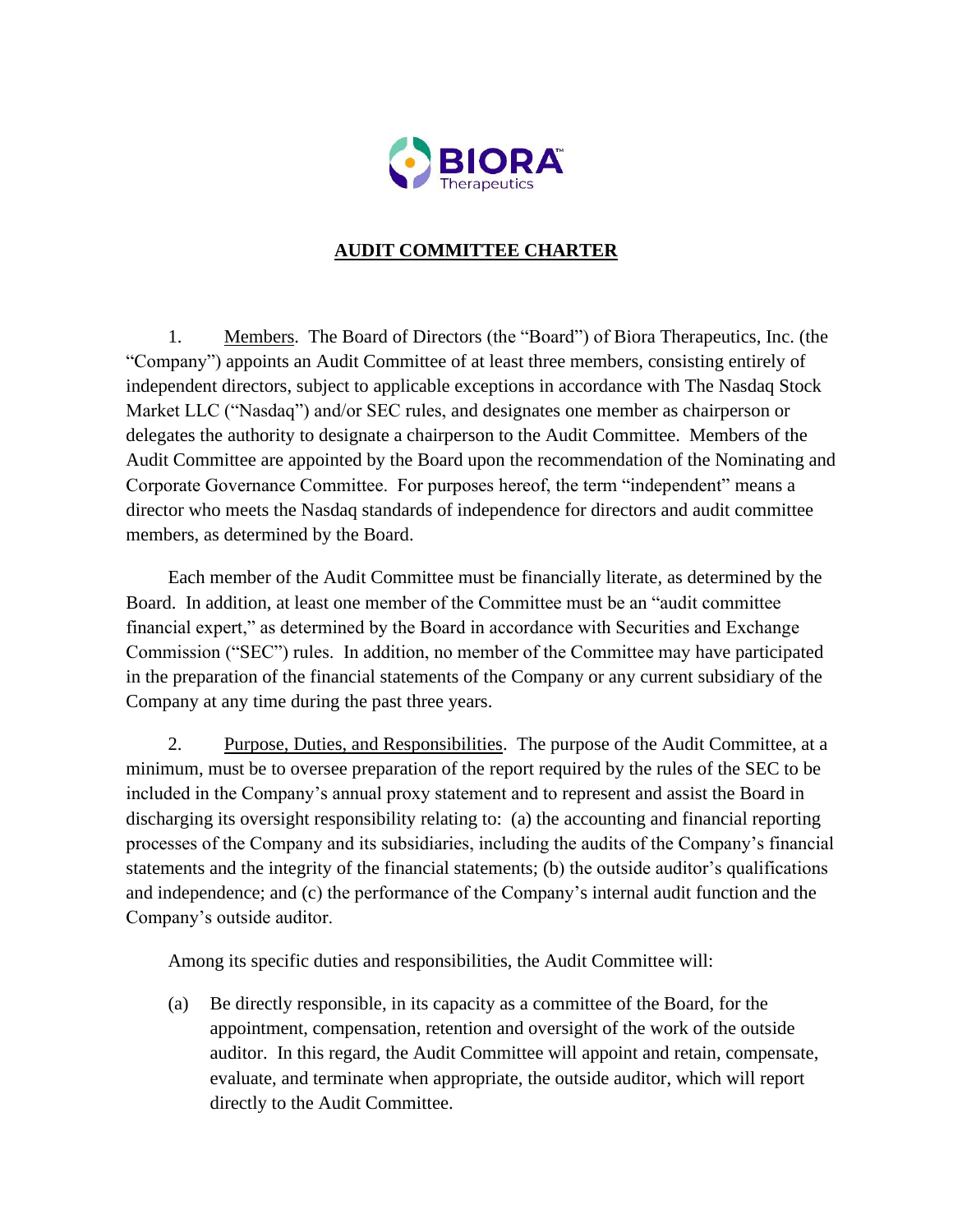- (b) Obtain and review, at least annually, a report by the outside auditor describing: (1) the outside auditor's internal quality-control procedures; and (2) any material issues raised by the most recent internal quality-control review, or peer review, or by any inquiry or investigation by governmental or professional authorities, within the preceding five years, respecting one or more independent audits carried out by the outside auditor, and any steps taken to deal with any such issues.
- (c) Approve in advance all audit and permissible non-audit services to be provided by the outside auditor, and establish policies and procedures for the pre-approval of audit and permissible non-audit services to be provided by the outside auditor.
- (d) At least annually, consider the independence of the outside auditor, and, consistent with rules of the Public Company Accounting Oversight Board ("PCAOB"), obtain and review a report by the outside auditor describing any relationships between the outside auditor, and the Company or individuals in financial reporting oversight roles at the Company, that may reasonably be thought to bear on the outside auditor's independence and discuss with the outside auditor the potential effects of any such relationships on independence.
- (e) Review and discuss with the outside auditor the matters required to be discussed by the outside auditor under Auditing Standard No. 1301, as adopted by the PCAOB and amended from time to time, including any problems or difficulties the outside auditor encountered in the course of its audit work and management's response.
- (f) Meet to review and discuss with management and the outside auditor the annual audited and quarterly financial statements of the Company (including the Company's specific disclosures under "Management's Discussion and Analysis of Financial Condition and Results of Operations") and the independent auditor's reports related to the financial statements.
- (g) Recommend to the Board based on the review and discussion described in paragraphs (d) - (f) above, whether the financial statements should be included in the Company's Annual Report on Form 10-K.
- (h) Receive reports from the outside auditor and management regarding, and review and discuss the adequacy and effectiveness of, the Company's internal controls, including any significant deficiencies in internal controls and significant changes in internal controls reported to the Audit Committee by the outside auditor or management.
- (i) Receive reports from management regarding, and review and discuss the adequacy and effectiveness of, the Company's disclosure controls and procedures.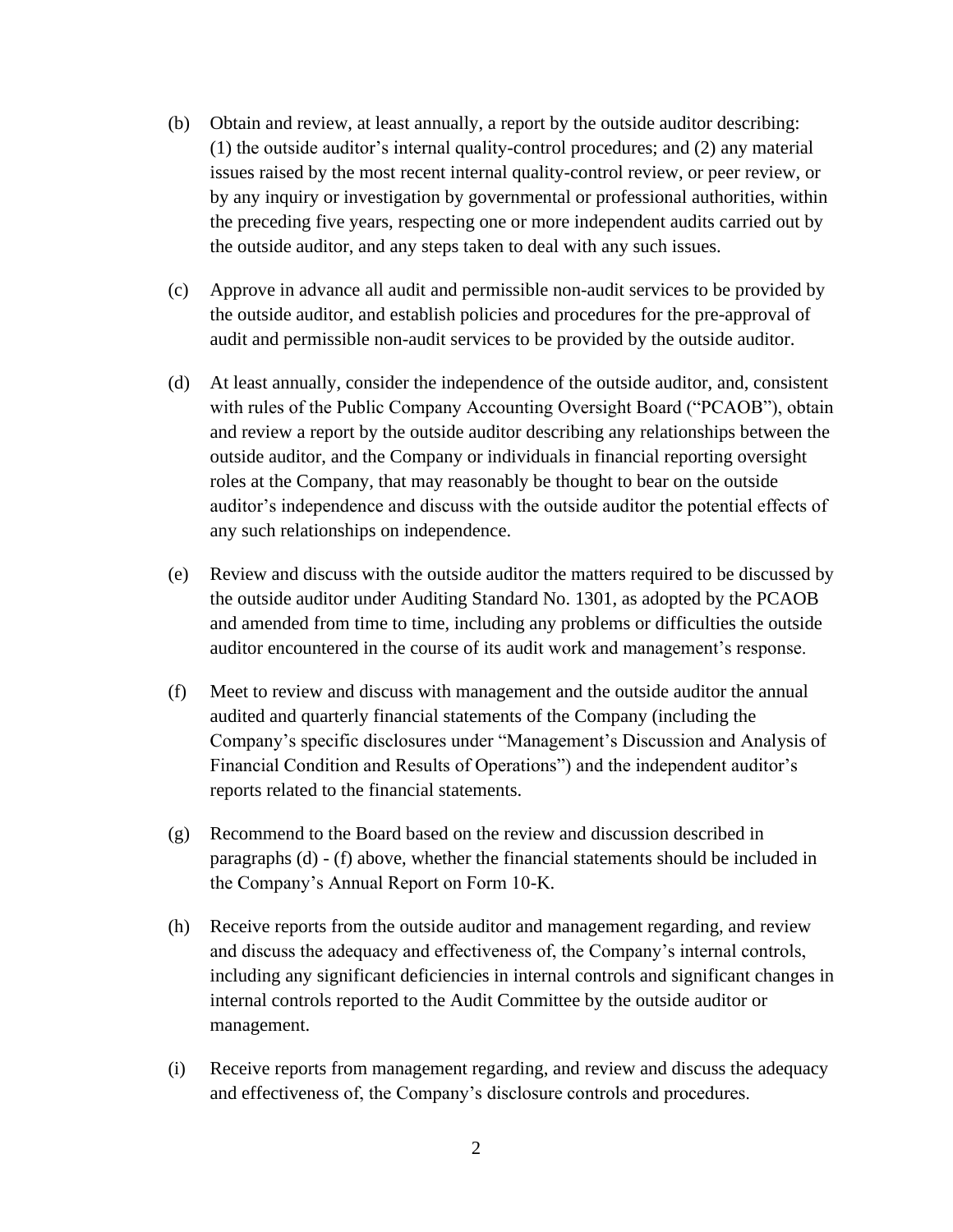- (j) Review and discuss with the principal internal auditor of the Company: (1) the annual audit plan and the adequacy of internal audit resources; and (2) the results of the internal audit program.
- (k) Annually review and discuss the performance and effectiveness of the internal audit function.
- (l) Review and concur in the appointment, and dismissal when appropriate, of the principal internal auditor, and the compensation of the principal internal auditor.
- (m) Review and discuss earnings press releases, and corporate practices with respect to earnings press releases and financial information and earnings guidance provided to analysts and ratings agencies.
- (n) Review and discuss the Company's practices with respect to risk assessment and risk management.
- (o) Establish and oversee procedures for handling reports of potential misconduct, including: (1) complaints regarding accounting, internal accounting controls, auditing and securities law matters; and (2) the confidential, anonymous submission of concerns by employees regarding accounting, internal accounting controls, auditing and securities law matters.
- (p) Establish and periodically review policies and procedures for the review, approval and ratification of related person transactions, as defined in applicable SEC rules, review related person transactions, and oversee other related party transactions governed by applicable accounting standards. Oversee relevant related party transactions governed by applicable accounting standards (other than those addressed by the Nominating/Corporate Governance Committee).
- (q) Establish policies for the hiring of employees and former employees of the outside auditor.
- (r) Annually evaluate the performance of the Audit Committee and assess the adequacy of the Audit Committee charter.

3. Authority. In discharging its responsibilities, the Audit Committee will have unrestricted access to members of management, employees, and relevant information it considers necessary to discharge its duties. The Audit Committee also will have unrestricted access to records, data, and reports. If access to requested documents is denied due to legal or confidentiality reasons, the Audit Committee will follow a prescribed, Board approved mechanism for resolution of the matter. The Audit Committee is entitled to receive any